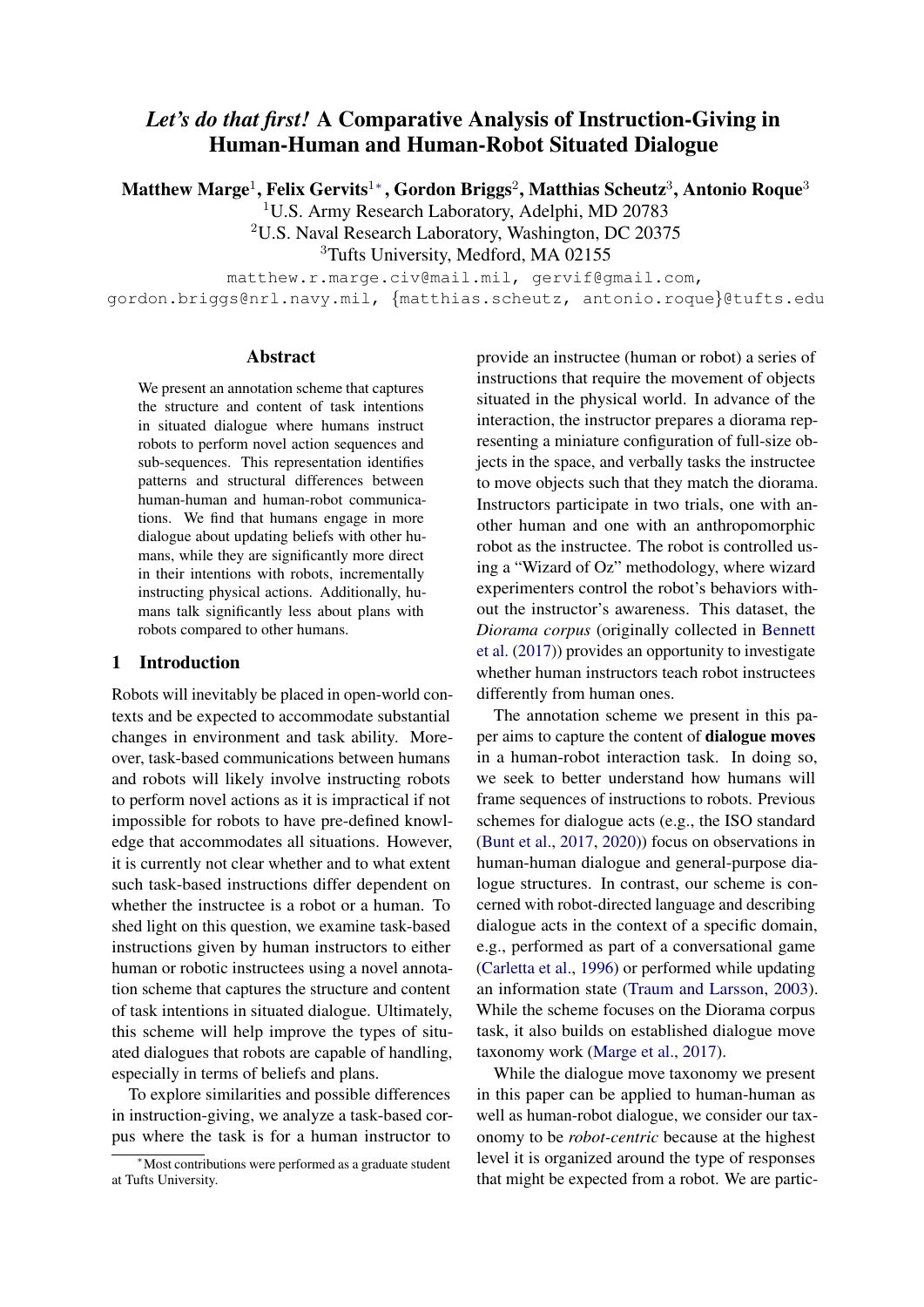ularly interested in *instructions*, defined as instructor utterances that include one or more dialogue moves meant to achieve a task-related physical, verbal communicative, or belief update task intention. A *task intention* is an instructor goal that the instructor wants the instructee to adopt [\(Cohen and](#page-8-4) [Levesque,](#page-8-4) [1990\)](#page-8-4); it can include a plan consisting of a sequence of one or more actions. Thus we classify dialogue moves based on the type of response that the instructor intends the instructee to perform, given the current context.

We divide the content of dialogue moves into (1) the dialogue move type, which indicates whether the move conveys a physical action intention, verbal communicative action intention, or belief update intention, and (2) the dialogue move itself, which identifies the specific actions or plans that the instructor intends that the instructee perform in the environment.

Along with this type and move analysis, instructions are further assessed in terms of their structure: whether they include an individual or more than one instruction, and if there is more than one instruction, whether or not the instructions are specified as needing to be in a certain sequence.

Our analysis is performed in this way to help identify notable differences between humandirected and robot-directed instructions in the Diorama corpus. Our contributions are the following:

- We introduce a novel dialogue move taxonomy that captures the structure and content of task intentions in situated dialogue.
- We present a comparative analysis of communications involving the instructing of novel action sequences in human-human and humanrobot dialogues conducted in a physical environment, with results that indicate that humans convey more direct intentions to robots compared to other humans.

## 2 Related Work

# <span id="page-1-0"></span>2.1 Instruction-Giving in Human-Robot Dialogue

Extensive prior work has explored the core properties of instruction-giving in human-robot dialogue, as well as differences in how humans communicate with robots compared to other humans. Much of this work has focused on the task domain of *navigation* [\(Bugmann et al.,](#page-8-5) [2004;](#page-8-5) [Koulouri and](#page-8-6) [Lauria,](#page-8-6) [2009;](#page-8-6) [Marge and Rudnicky,](#page-9-2) [2011;](#page-9-2) [Marge](#page-9-1)

[et al.,](#page-9-1) [2017\)](#page-9-1), where a desired capability for robots, especially in teaming with humans, is to move around the physical world (e.g., to support collaborative exploration, search-and-rescue, or delivery tasks). In a corpus of route instructions, [Bugmann](#page-8-5) [et al.](#page-8-5) [\(2004\)](#page-8-5) found that robot instructees only succeeded in following the human-provided routes 63% of the time compared with 83% for human instructees. The difference lay in the ability of human instructees to detect and correct errors autonomously.

Other work has explored how error-handling can be achieved through dialogue interaction and how such strategies differ in human-human versus human-robot interactions. In a kitchen scenario, [Gieselmann](#page-8-7) [\(2006\)](#page-8-7) found that humans largely use "achievement" strategies for error-handling regardless of whether they are talking to a human or a robot. Examples of such strategies include paraphrases, repetition, and requesting missing information.

Other comparative analyses have identified differences in instruction-giving to humans versus robots. [Koulouri and Lauria](#page-8-6) [\(2009\)](#page-8-6) examined spatial language in the IBL corpus of route instructions in a Wizard-of-Oz task. They found that most instructions to a robot were in the form of simple actions, and that there were more of these kinds of instructions when the human could monitor the robot's actions versus when they could not. Without monitoring, people used more landmark references in their instructions to ensure grounding. [Tenbrink et al.](#page-9-3) [\(2010\)](#page-9-3) compared the ways in which route instructions were generated in human-human versus human-computer interaction. They found that human-provided utterances to a human partner were more complex than those provided to a computer partner. Specifically, this included more spatial language, more perspective shifting, more location references, and more complex syntax. On the other hand, when the partner was a robot, the instructions tended to be simplified, turn-by-turn commands. As a whole, these results highlight important differences in instruction-giving behavior for navigation tasks, and suggest that humans often simplify their language when instructing robots.

Other task domains have also been explored, including language-guided assembly and manipulation. In a dyadic collaborative task, [Bennett](#page-8-0) [et al.](#page-8-0) [\(2017\)](#page-8-0) found that human instructors are polite regardless of whether their conversational part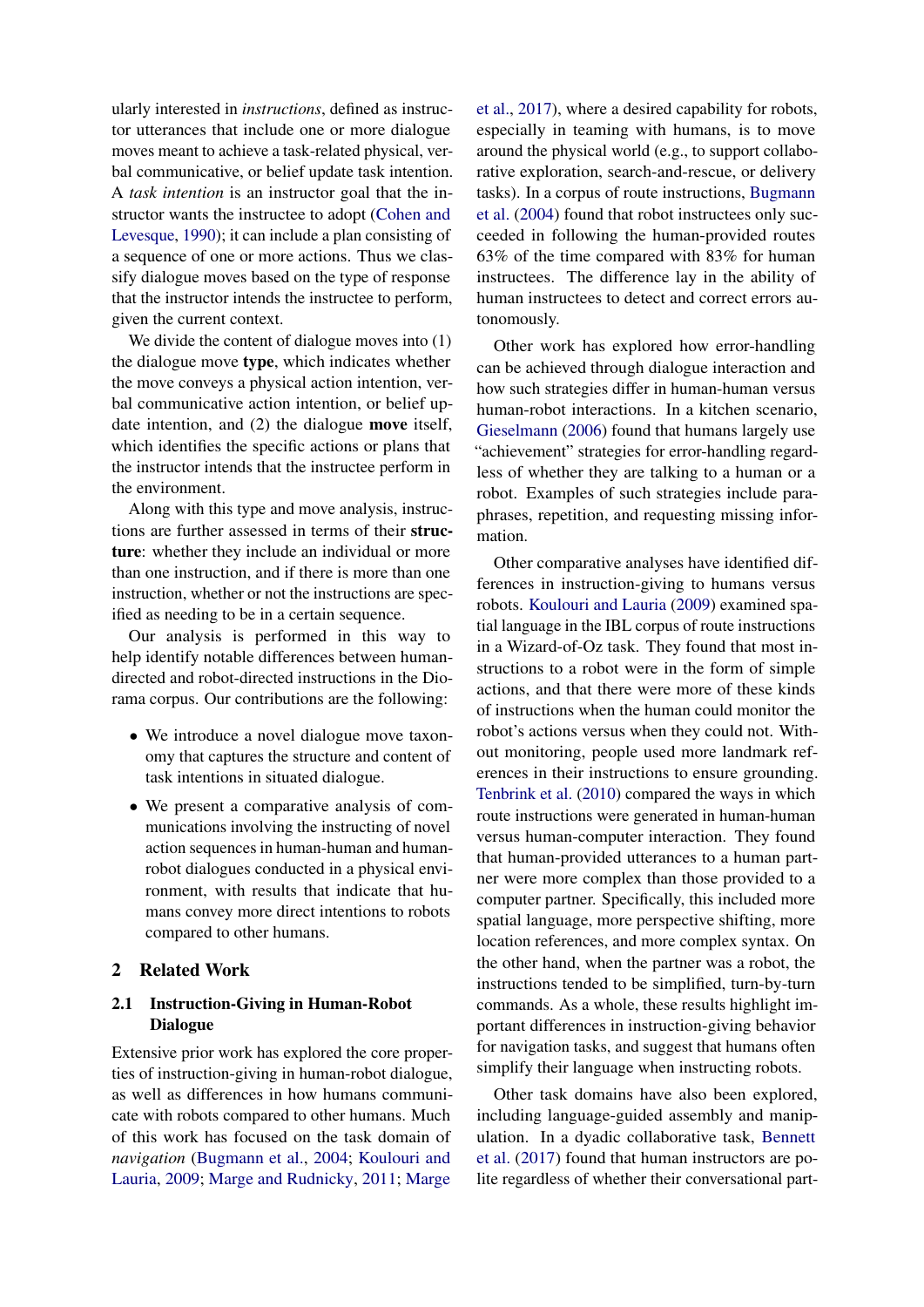ner is a human or robot. In particular, they found that humans commonly used *indirect speech acts (ISAs)* [\(Searle,](#page-9-4) [1969\)](#page-9-4) to give instructions, and that there was no difference in the frequency of ISAs for human versus robot instructees. In a similar task, [Briggs et al.](#page-8-8) [\(2017\)](#page-8-8) also found high rates of ISAs in human-generated instructions to robots. The tasks surveyed so far are novel ones without conventionalized social norms, but [Williams et al.](#page-9-5) [\(2018\)](#page-9-5) found that ISAs are increasingly used in scenarios involving conventional social norms, e.g., restaurant ordering. These results suggest that in non-navigation tasks, people speak to robots much like they do to humans, highlighting the need for robots to represent politeness norms and interpret ISAs in task-oriented dialogue.

#### 2.2 Teacher-Learner Dialogue with Robots

Limited work has explored differences in humanhuman versus human-robot communication in tasks involving the teaching of novel action sequences. One study by [Schreitter and Krenn](#page-9-6) [\(2014\)](#page-9-6) investigated the language of instruction-giving in a teacher-learner assembly task. They found that people used a broader vocabulary when instructing humans compared to robots, suggesting that teachers may adapt to the perceived capabilities of a learner. Some work has also explored the role of a robot teaching a human. For example, [Torrey et al.](#page-9-7) [\(2013\)](#page-9-7) found that human and robot assistants that used more hedges (e.g., "kind of") or discourse markers (e.g., "basically") in a cooking domain were perceived as more likable, more considerate, and less controlling. Moreover, robots were perceived as less controlling than humans even when they used identical discourse markers. These findings were replicated in [Strait et al.](#page-9-8) [\(2014\)](#page-9-8) and shown to be influenced by additional factors including robot appearance and interaction distance.

While the literature has explored important differences in how humans communicate with robots compared to other humans, what is missing is an understanding of the ways in which humans structure and communicate novel concepts and action sequences. This is important for the development of mechanisms to enable robots to identify plans and actions from dialogue interaction [\(Laird](#page-8-9) [et al.,](#page-8-9) [2017;](#page-8-9) [Appelgren and Lascarides,](#page-8-10) [2019\)](#page-8-10). The present work fills this gap by introducing a scheme to capture human task intention and using it to annotate a corpus of human-robot dialogue to better un-

<span id="page-2-0"></span>

Figure 1: Instructors manipulate a miniature diorama (foreground) to a desired configuration, then command the instructee, who is either human or a robot, to move objects in the larger diorama environment (background) to match. During the task, the instructee cannot directly observe the miniature diorama.

derstand the properties of human instruction-giving that robots will need to process.

#### 3 Diorama Corpus Overview

The Diorama corpus [\(Bennett et al.,](#page-8-0) [2017\)](#page-8-0) consists of dialogues between human instructors and either a human or robot instructee. Instructors would teach the human and robot in separate trials a new "skill" (i.e., how to rearrange a set of objects *however they wanted*). As depicted in Figure [1,](#page-2-0) instructors reconfigured a miniature version of the room (i.e., a *diorama*) from an initial start state, then verbally conveyed a sequence of actions that would be required to move objects to match. The human instructee was a confederate experimenter, while the robot instructee was an anthropomorphic robot.

Instructors (naïve participants) told an instructee situated directly in the environment to perform this reconfiguration. In the segment of the corpus that we analyzed, an experimenter informed the instructor that the robot was fully autonomous. No specific capabilities of the robot were described. Two other experimenters used a Wizard-of-Oz interface to control the robot's movements and verbal responses, which were synthesized as speech.

#### 3.1 Diorama Task

In all trials, the environment was divided into two parts, a *teaching* area where the instructor (seated) would have a diorama, and a larger *experiment* area. The instructor would reconfigure the diorama of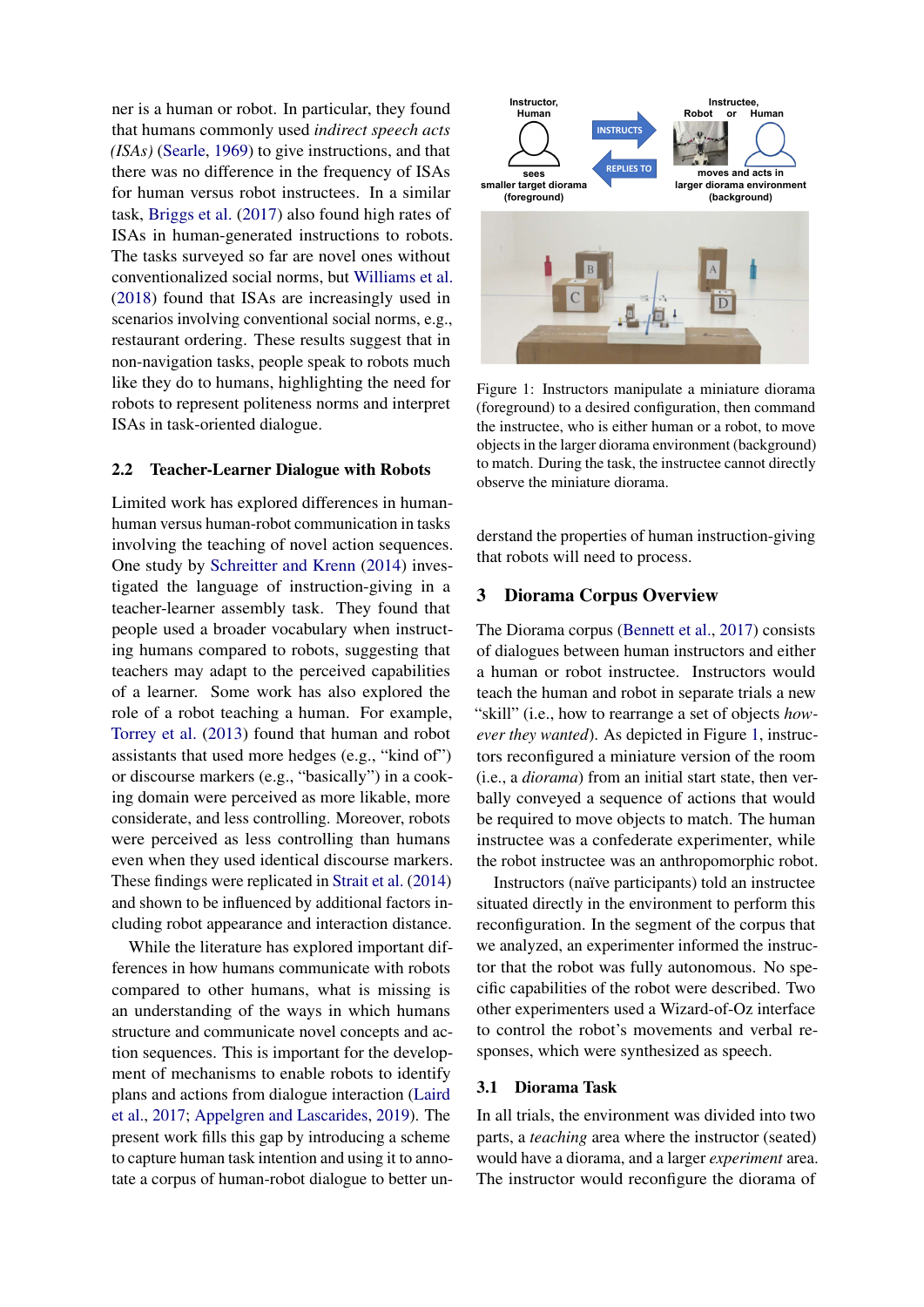miniature objects from an initial start state, then tell an instructee (human or robot) to replicate their configuration with the full-sized objects in the experiment area.

Beyond minor restrictions, instructors were free to rearrange the objects however they desired. The diorama and experiment area were comprised of four quadrants with seven movable objects: four cardboard boxes labeled with letters and three color-coded towers (in the diorama, towers were composed of Lego blocks while in the experiment area they were metal cans). After configuring their diorama, an instructee would enter the experiment area and introduce themselves. They would engage in spoken dialogue so the instructee would move the objects in the experiment area.

## 3.2 Interaction Design

Here we briefly outline the interaction design of the Diorama experiments (for additional details, see [Bennett et al.](#page-8-0) [\(2017\)](#page-8-0)). Example dialogues from the same instructor are presented in Figure [2.](#page-3-0) During the trials, both instructees had a limited set of dialogue responses. Their responses were constrained to "Okay", "Yes", and "No", with the exception of a few clarification questions regarding status; for example, they could ask "Are there any more instructions?" to verify the trial was over.

The robot was controlled by an experimenter with an interface that permitted the robot to pick up and put down objects with its arms. At the end of the trial, the instructee would say "Goodbye" and leave the experiment area. The order in which the instructor interacted with either the robot or human was randomized.

#### 3.3 Corpus Statistics

The entire corpus consists of thirty-three participants (21 female, 12 male; aged 18 to 25, *M*=20.85, *SD*=1.37), but of these, seventeen interacted with a robot they were told was fully autonomous. The focus of our analysis was on this subset because we are interested in the dynamic of perceived robot autonomy and instruction-giving. Not counting standard introductory and closure exchanges, participants said anywhere between 2 and 27 utterances to the instructee in a trial (*M*=8.7, *SD*=4.8). Overall, each dialogue between the participant and the instructee ranged from between 6 and 50 taskrelated utterances (*M*=17.1, *SD*=8.8).

<span id="page-3-0"></span>

| <b>Human Instructee Condition</b>         |                                          |  |  |  |  |  |
|-------------------------------------------|------------------------------------------|--|--|--|--|--|
| <i>Instructor:</i>                        | Um so, I'm going to ask you to move      |  |  |  |  |  |
|                                           | Box D forward                            |  |  |  |  |  |
| <i>Instructor:</i>                        | I guess forward once you turn            |  |  |  |  |  |
| around, and to the left so that it's      |                                          |  |  |  |  |  |
| right on the number 4.                    |                                          |  |  |  |  |  |
| <i>Instructee:</i>                        | Okay.                                    |  |  |  |  |  |
| <i>Instructee:</i>                        | Should I do that now?                    |  |  |  |  |  |
| <i>Instructor:</i>                        | Yes please.                              |  |  |  |  |  |
| Instructee:                               | Okay.                                    |  |  |  |  |  |
| <b>Robot Instructee Condition</b>         |                                          |  |  |  |  |  |
| <i>Instructor:</i>                        | Please move Box D backwards and          |  |  |  |  |  |
| to the left so that it sits on top of the |                                          |  |  |  |  |  |
|                                           | number 4.                                |  |  |  |  |  |
| Instructee:                               | Okay.                                    |  |  |  |  |  |
| Instructor:                               | Next, please move Box C backwards        |  |  |  |  |  |
|                                           | and to the right so that it rests on top |  |  |  |  |  |
|                                           | of the number 3.                         |  |  |  |  |  |
| <i>Instructee:</i>                        | Okay.                                    |  |  |  |  |  |

Figure 2: Dialogue excerpts for an Instructor in Human and Robot Instructee conditions.

#### 4 Corpus Annotation Scheme

We annotated the corpus on three levels: dialogue move type, dialogue move, and instruction structure. To calculate inter-annotator agreement, dialogues from seven randomly-selected participants (totaling 299 utterances) were annotated by two annotators. We report agreement for each level below.

## <span id="page-3-3"></span>4.1 Dialogue Move Types

Our taxonomy is meant to apply to human-human as well as human-robot interactions, but we think of the taxonomy as being *robot-centric* because its dialogue moves are organized into *types* based on the nature of response that is expected from a robot, for the given dialogue move and the given context. Informally, a robot might be expected to perform a physical action (such as moving a block), or to perform a verbal communicative action (such as describing its capabilities), or to update a belief without further action (such as understanding a plan that the instructor is describing).

More formally, we classify the dialogue move type based on *the primary reaction*[1](#page-3-1) *that the instructor intends*[2](#page-3-2) *the instructee to perform given*

<span id="page-3-1"></span><sup>1</sup>When we say *primary* reaction, we recognize that, for example, when the instructee performs a physical or verbal action, the instructee will typically also update their beliefs (i.e., that the action has been committed, and that the world has changed because of it). However, for the purposes of classification, the *primary* intention of the instructor is that the physical or verbal action be performed.

<span id="page-3-2"></span><sup>2</sup>When we refer to the instructor's *intention*, we use the term in the sense of an action goal that the instructor wants the instructee to adopt [\(Cohen and Levesque,](#page-8-4) [1990\)](#page-8-4): to perform a physical action, a verbal action, or a belief update action.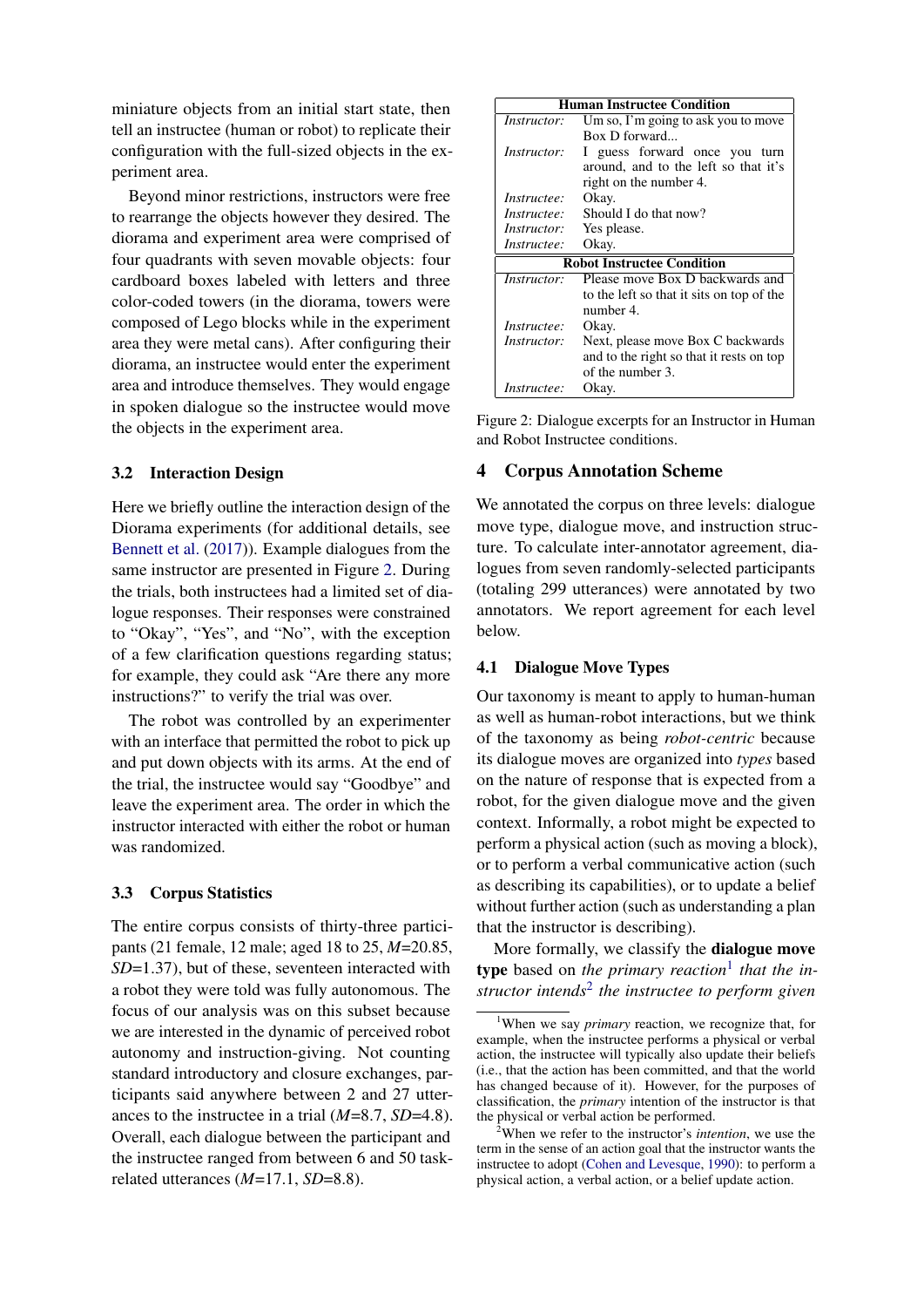<span id="page-4-1"></span>

|          | move-box                                                                            | move box D into square 1                                                                                                                                                                                |
|----------|-------------------------------------------------------------------------------------|---------------------------------------------------------------------------------------------------------------------------------------------------------------------------------------------------------|
|          | knock-over-tower                                                                    | knock over tower number 2                                                                                                                                                                               |
|          | rotate-box                                                                          | move box B so its facing that way                                                                                                                                                                       |
|          | switch-boxes                                                                        | switch box $B$ with box $D$                                                                                                                                                                             |
|          | go-to                                                                               | walk over to the yellow tower                                                                                                                                                                           |
| p-action | turn                                                                                | turn to your left                                                                                                                                                                                       |
|          | stop                                                                                | okay, stop                                                                                                                                                                                              |
|          | start-plan                                                                          | let's do that first                                                                                                                                                                                     |
|          | other-action                                                                        | yeah, put the yellow ones back up                                                                                                                                                                       |
|          | non-task-related                                                                    | turn towards me (before we get started)                                                                                                                                                                 |
| v-action | check-task-ability<br>check-capability<br>request-info<br>non-task-related          | see the tallest one over there to your left?<br>can you move those cans with your hands?<br>what do I need to $do$ ?<br>how's it going?                                                                 |
| b-update | plan<br>past-action<br>update-plan<br>acknowledge<br>share-info<br>non-task-related | then we'll do the same for the last box<br><i>do the same thing with box A</i><br>we'll just forget about the towers<br>that's good<br>I didn't realize the towers are separate cans<br>my name is Alex |

<span id="page-4-2"></span>Figure 3: Taxonomy of Dialogue Move Types and Dialogue Moves, with examples.

| atomic     | move to quadrant 2                  |                                                                                                                                                                                |
|------------|-------------------------------------|--------------------------------------------------------------------------------------------------------------------------------------------------------------------------------|
| non-atomic | <b>Compound</b><br>chain<br>complex | knock down the blue and red towers<br>return to quadrant 1 and grasp the blue tower object<br>knock down the blue and red towers, then push<br>the fallen blocks to quadrant 2 |

Figure 4: Taxonomy of Instruction Structure Types, with examples.

*the current context*[3](#page-4-0) . As shown in Figure [3](#page-4-1) and as further described in Section [4.2,](#page-5-0) the three dialogue move types we identified are:

- p-actions: physical action intentions
- v-actions: verbal communicative action intentions
- b-updates: belief update intentions

There was substantial inter-annotator agreement for dialogue act types with 91.5% raw agreement (Cohen's unweighted  $\kappa = .79$ ).

The dialogue move type is not determined by the full range of possible follow-up actions, responses, or updates that the instructee may perform; if the instructor says, "We'll just forget about the yellow tower," the instructee may legitimately move

on to another tower (p-action), answer "okay" (vaction), or just update their beliefs (b-update), but clearly the utterance should not be classified as all three types. As defined above, the specific dialogue move type is defined by the speaker's intentions for the hearer, which is determined based on the context. This definition is motivated by our experience designing interactions for robots, during which one of the main concerns is determining what is expected of the robot at any given moment. Although there are numerous dialogue moves that may vary based on domain and scenario, we maintain that there are a far more limited number of *types* of expectations that those moves represent: expectations that the robot perform an action, that the robot say something, or that the robot do neither of those but instead just add something to its knowledge base of beliefs. From those types of expectations, we identified the three dialogue move types presented here.

1  $\overline{1}$  $\perp$  $\overline{1}$  $\overline{1}$  $\perp$  $\overline{1}$  $\overline{1}$  $\perp$  $\overline{1}$  $\overline{1}$  $\mathbf{I}$  $\overline{1}$  $\overline{1}$  $\perp$  $\overline{1}$  $\overline{1}$  $\perp$  $\overline{1}$  $\overline{1}$  $\overline{1}$  $\overline{1}$  $\overline{1}$  $\overline{1}$  $\overline{1}$  $\overline{1}$  $\overline{1}$  $\overline{1}$  $\overline{1}$  $\overline{1}$  $\overline{1}$  $\mathbf{I}$  $\overline{1}$  $\overline{1}$  $\perp$  $\overline{\phantom{a}}$ 

<span id="page-4-0"></span><sup>3</sup>When we say the classification should consider the *current context*, this refers to the common ground [\(Clark and](#page-8-11) [Schaefer,](#page-8-11) [1989\)](#page-8-11), i.e., mutually understood material.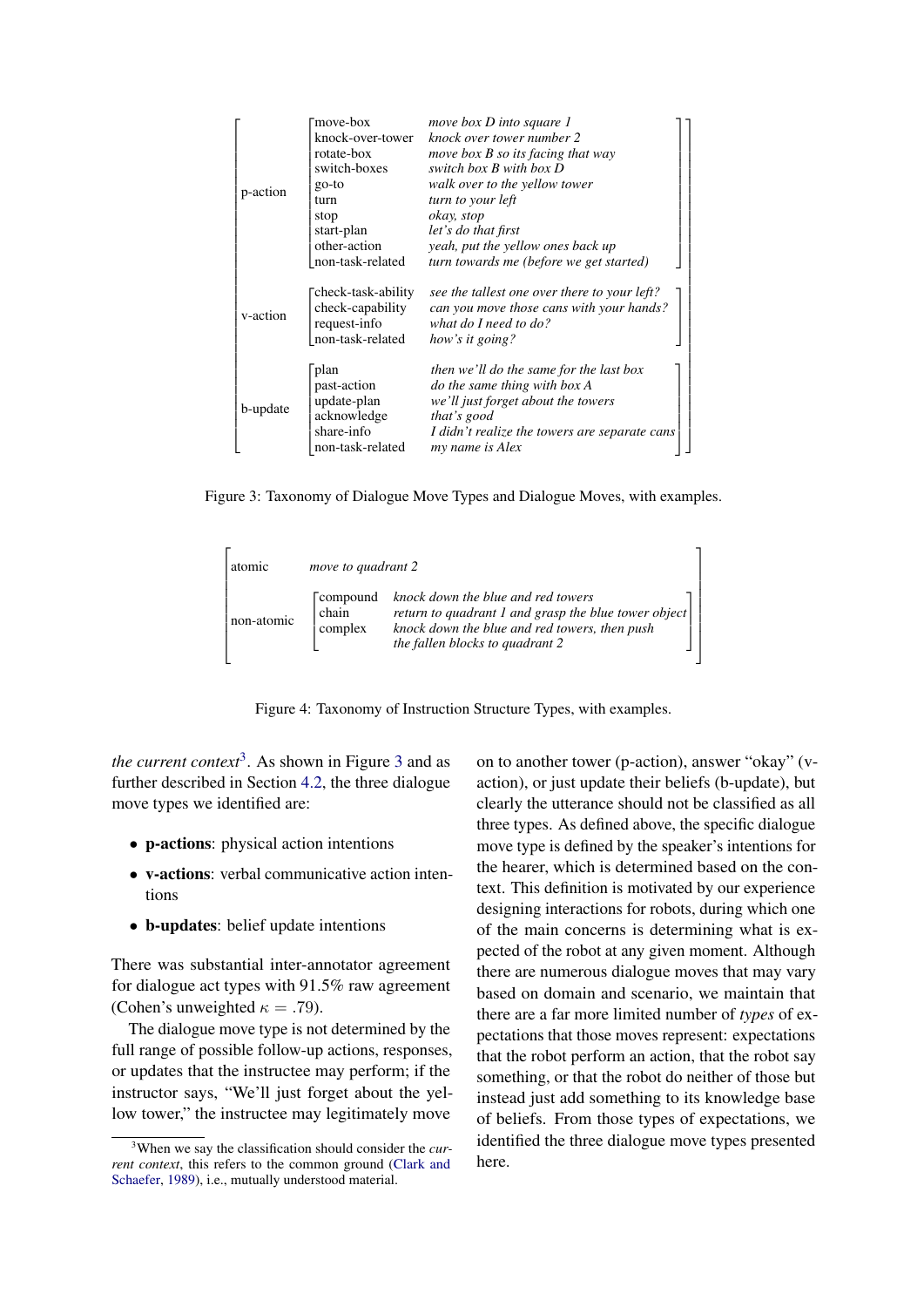#### <span id="page-5-0"></span>4.2 Dialogue Moves

We distinguish our *dialogue moves* from established schemes for describing *dialogue acts* (e.g., the ISO standard [\(Bunt et al.,](#page-8-1) [2017,](#page-8-1) [2020\)](#page-8-2)) by defining dialogue moves in the context of a specific domain, e.g., performed as part of a conversational game [\(Carletta et al.,](#page-8-3) [1996\)](#page-8-3) or performed while updating an information state [\(Traum and Larsson,](#page-9-0) [2003\)](#page-9-0).

To define the range of dialogue moves that we would study, we began with an existing taxonomy of robot dialogue moves that had been developed in a collaborative navigation task [\(Marge et al.,](#page-9-1) [2017\)](#page-9-1). We used this as a basis for an initial dialogue move annotation of two representative interactions (four dialogues total) to develop the set of dialogue moves shown in Figure [3,](#page-4-1) which are divided into three types as described in Section [4.1.](#page-3-3) There was also substantial inter-annotator agreement for dialogue moves, with raw agreement of 81.6% (Cohen's unweighted  $\kappa = .77$ ).

One type of dialogue move (*p-actions*) involves requests for physical actions such as manipulating a box in various ways, knocking over towers, and performing motions. A qualitatively different move, *start-plan*, indicates that a mutually understood plan (presumably established through belief update dialogue moves) should be initiated.

Another type of dialogue move (*v-actions*) involves requests that the instructee perform a verbal communicative action. For example, *check-taskability* requests a verbal action that would provide information about the instructee's current ability (e.g., ability to see something, or reach something, or if there is a path somewhere). In contrast, *checkcapability* requests a verbal action that would provide information about the instructee's general, potential capabilities (e.g., capability of bending over, or of grasping something in one hand).

The third type of dialogue move (*b-updates*) involves requests that the instructee update one or more of their beliefs without further physical or verbal action. This may involve, for example, utterances in which task-related plans are provided before the plans are actually enacted, utterances that update mutual beliefs while a plan is underway, and maintaining mutual beliefs. *Acknowledgment* dialogue moves provide a general expression of understanding or approval, usually intended as positive feedback. *Plan* dialogue moves refer to future or possible actions in more than a

general way; *update-plan* dialogue moves revise previously-established plans, and *past-action* dialogue moves involve references to past actions in any other way – they are unusual in that they include p-action dialogue moves as a parameter, although they are not commands for action in themselves. *B-updates* highlight how the *primary* intended reaction is used to classify the dialogue move type because in a way, all dialogue moves involve updating beliefs. However, b-updates do not have any additional requirement for physical or verbal action.

All three dialogue move types include a catchall dialogue move. For example, if an annotator encounters a physical action intention that is not explicitly defined by a dialogue move, that would be classified as an *other-action*. An undefined verbal action intention would be a *request-info*, and an undefined belief update would be a *share-info*.

All three dialogue move types also include a *non-task-related* move for utterances that are not part of the Diorama task. For the purpose of this analysis, we consider *preparing for the session* and *providing session setup instructions* to be different tasks than *performing the Diorama task*. As shown in Figure [3,](#page-4-1) a *p-action:non-task-related* dialogue move might be a request for the instructee to move towards them before beginning the Diorama task; only one example of this, "turn towards me," was seen in the corpus. Similarly, a *v-action:non-taskrelated* dialogue move might be a general off-topic question; the example in Figure [3](#page-4-1) is notional, as no examples were seen in the corpus. Finally, a *b-update:non-task-related* dialogue move might be introductions or a farewell expression.

## 4.3 Instruction Structure

Along with the type and move annotations described above, instructions are further assessed in terms of their structure, as summarized in Figure [4.](#page-4-2)

An *atomic* instruction is an individual low-level instruction, while *non-atomic* instructions are made up of more than one atomic instruction. This is similar to the distinction between *minimal* and *extended* instructions made in [Lukin et al.](#page-9-9) [\(2018\)](#page-9-9) and [Traum et al.](#page-9-10) [\(2018\)](#page-9-10), but we expand upon the non-atomic/extended case in the following ways.

A *compound* non-atomic instruction has no constraints on the execution order of the atomic instructions that make it up. Consider Figure [4:](#page-4-2) in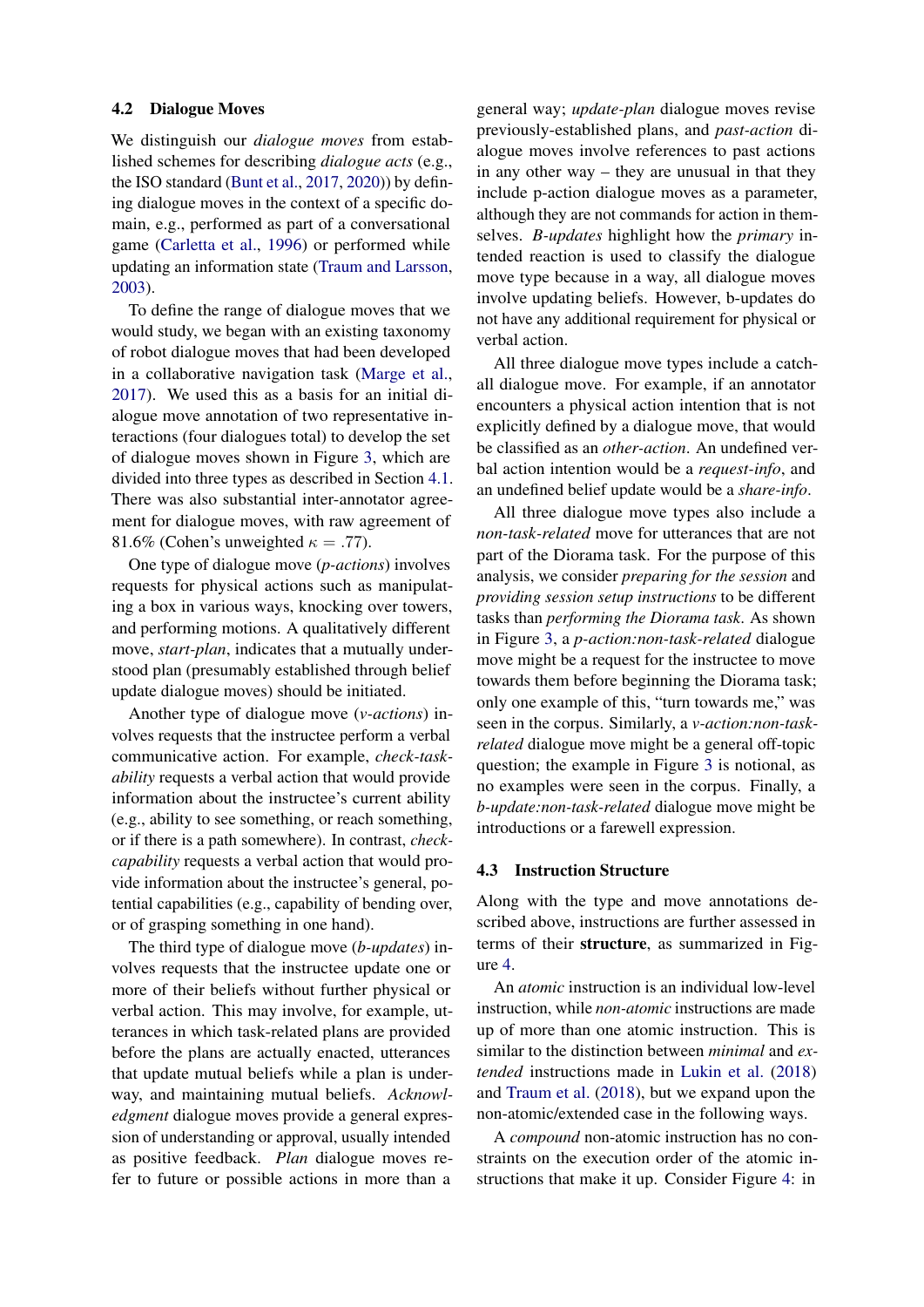<span id="page-6-0"></span>

|                            |                       | <b>Instructee</b> |                |              |                |
|----------------------------|-----------------------|-------------------|----------------|--------------|----------------|
|                            |                       | Human             |                | <b>Robot</b> |                |
| <b>Move Type</b>           | Move                  | $\%$              | N              | $\%$         | N              |
| p-action**                 |                       | 21%               | 31             | 52.7%        | 79             |
|                            | move-box              | 13.6%             | 20             | 27.3%        | 41             |
|                            | knock-over-tower      | 4.1 $%$           | 6              | 12%          | 18             |
|                            | rotate-box            | 0%                | $\mathbf{0}$   | 1.3%         | $\overline{c}$ |
|                            | switch-boxes          | $1.4\%$           | $\overline{2}$ | 2%           | 3              |
|                            | go-to                 | $0\%$             | $\mathbf{0}$   | 5.3%         | 8              |
|                            | turn                  | $0\%$             | $\theta$       | 2%           | 3              |
|                            | stop                  | $0\%$             | $\mathbf{0}$   | 2.7%         | $\overline{4}$ |
|                            | start-plan            | 1.4%              | $\overline{c}$ | $0\%$        | $\overline{0}$ |
|                            | other-action          | $4.8 \%$          | 7              | 4%           | 6              |
| v-action                   |                       | 5.4%              | 8              | 5.3%         | 8              |
|                            | check-task-ability    | 2%                | 3              | 4.7%         | 7              |
|                            | check-task-capability | $0\%$             | $\mathbf{0}$   | $0\%$        | $\overline{0}$ |
|                            | request-info          | 3.4%              | 5              | $<$ 1 %      | 1              |
| b-update**                 |                       | 73.5%             | 108            | 42%          | 63             |
|                            | plan*                 | 32.7%             | 48             | 11.3%        | 17             |
|                            | past-action           | $10.2 \%$         | 15             | 5.3%         | 8              |
|                            | update-plan           | $1.4\%$           | $\overline{c}$ | $1.3\%$      | $\overline{2}$ |
|                            | acknowledge           | 9.5%              | 14             | 6%           | 9              |
|                            | share-info            | 22.4%             | 33             | 19.3%        | 29             |
| <b>Utterance Count</b>     |                       | $100\%$           | 147            | $100\%$      | 150            |
| * $p < .05$ ; ** $p < .01$ |                       |                   |                |              |                |

Table 1: Counts and percentages of dialogue move types and dialogue moves out of total number of instructor utterances. Significant differences between Instructee groups are marked by  $* p < .05$ ,  $** p < .01$ . Note that move type is only counted once per utterance, while each move may be counted more than once.

the example compound instruction, "knock down the blue and red towers," the towers in question can be knocked down in any order.

By contrast, a *chain* non-atomic instruction does have constraints on execution order; in the example chain instruction, "return to quadrant 1 and grasp the blue tower object," the instructee must return to quadrant 1 before grasping the blue tower object.

Finally, a *complex* utterance involves both compound and chain instructions. In the example complex instruction, "knock down the blue and red towers, then push the fallen blocks to quadrant 2," the blue and red towers can be knocked down in any order, but this knocking down must be performed before the fallen blocks can be pushed to quadrant 2.

We found a high rate of inter-annotator agreement for instruction structure, with a raw agreement of 97.1% (Cohen's unweighted  $\kappa = 0.89$ ).

## 5 Results

The raw counts and percentages of dialogue move types and dialogue moves out of total instructor utterances are reported in Table [1.](#page-6-0) For statistical testing, we analyzed the proportion of move types, moves, and instruction structure to instructor utterances per trial using analyses of variance

<span id="page-6-3"></span>

|                              |                       | <b>Instructee</b> |          |              |                  |
|------------------------------|-----------------------|-------------------|----------|--------------|------------------|
|                              |                       | Human             |          | <b>Robot</b> |                  |
| <b>Instruction Structure</b> | <b>Structure Type</b> | $\%$              | N        | $\%$         | N                |
| atomic                       |                       | 78%               | 60       | 88%          | 88               |
| non-atomic                   |                       | $22. \%$          | 17       | $12. \%$     | 12               |
|                              | chain                 | 9%                | 7        | 7%           | 7                |
|                              | compound              | 13%               | 10       | 5%           | 5                |
|                              | complex               | $0\%$             | $\Omega$ | $0\%$        | $\boldsymbol{0}$ |
| <b>Instruction Count</b>     |                       | 100 $%$           | 77       | 100 $%$      | 100              |

Table 2: Counts and percentages of instruction structure types out of total number of instructions.

(ANOVAs) where instructee type (human or robot) and the order (robot first or not) were considered as fixed effects. Proportions were preferable in the analysis to raw counts because they mitigate the possible variations in dialogue length per partici-pant<sup>[4](#page-6-1)</sup>. After confirming that there were no main or interaction order effects<sup>[5](#page-6-2)</sup>, we performed ANOVAs on the proportions by instructee type. All *non-taskrelated* moves were excluded from our analysis.

#### 5.1 Dialogue Move Types

When analyzing the proportion of dialogue move types to the total number of utterances by the instructor, several significant differences were found. A significant main effect for instructee type was found for both physical action (*p-action*) and belief update (*b-update*) proportions. Instructors used significantly more direct physical action intentions in their dialogues with robots (*M*=.48, *SD*=.36) compared to humans  $(M=22, SD=22), F[1,32] = 6.64$ ,  $p < .01$ . In contrast, instructors used significantly more belief updates in their dialogues with humans (*M*=.71, *SD*=.27) compared to robots  $(M=46, SD=31), F[1,32] = 6.01, p < .01.$ 

Of the dialogue moves that participants used, the most meaningful contrast was the use of the *plan* move. There were significantly greater proportions of plans in instructor utterances with the human instructee (*M*=.33, *SD*=.30) than the robot instructee (*M*=.13, *SD*=.26), *F*[1,32] = 4.40, *p* < .05. Among the other moves, the p-action moves *move-box* and *knock-over-tower* were markedly higher, though not significant, in dialogues with robots over humans.

## 5.2 Instruction Structure

We report the raw counts and percentage of instruction structure types out of total number of

<span id="page-6-1"></span><sup>&</sup>lt;sup>4</sup>A secondary ANOVA-based analysis of raw counts confirmed all significant differences found with proportions.

<span id="page-6-2"></span><sup>5</sup>No significant main effects for order were found.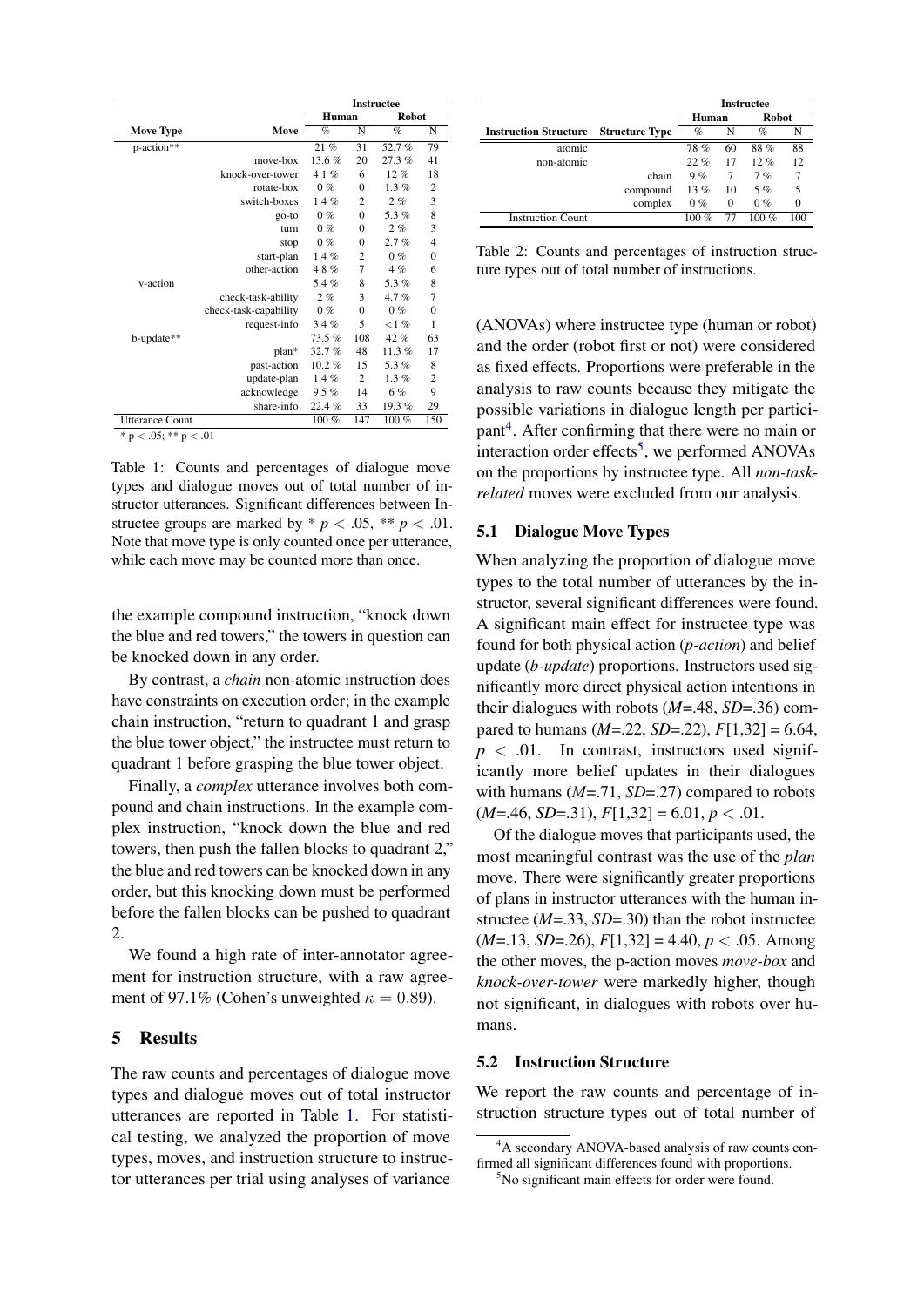instructions in Table [2.](#page-6-3) No significant main effects were found for instructee type when comparing proportions of *atomic* instruction structure to total instructions per trial. The proportion of atomic instructions was similar for both instructiongiving to robots (*M*=.80, *SD*=.28) and to humans  $(M=.72, SD=.35)$ .

## 6 Discussion

The work presented in this paper aims to identify similarities and differences in how humans instruct new action sequences to robots compared to other humans. Our findings suggest several fundamental differences both in the intentions for and the content of instructions.

# 6.1 Dialogue Move Types and Dialogue **Moves**

We found that instructors formulate instructions with different intentions when the task is to have an instructee perform actions in the physical world: they tend to engage in more dialogue about updating beliefs with humans, while more directly instructing physical actions with robots. We observed significantly higher proportions of belief update moves in human-human dialogues, while there were significantly higher proportions of physical action moves in human-robot dialogues. This result suggests that the underlying human mental models of the instructee differ with respect to what humans (intuitively) believe needs to be addressed: with humans, instructors know that their instructees know what to do and how to carry out actions if their beliefs are aligned with the instructor, whereas with robots, instructors assume that robots will do what they tell them to do.

Our results also support the conclusions of other studies presented in Section [2.1](#page-1-0) where humans formulate less complex instructions to robots compared to other humans. This was further supported by a much higher use of plans in utterances directed to humans compared to robots. Given the complex nature of teaching a set of novel actions to a dialogue partner, these results suggest that humans prefer to rely on belief updating all at once when instructing other humans which is both more succinct and less burdensome for human instructees (because human instructees are aware of all the required actions) than instructing each action directly and incrementally.

In the case of robots, human instructors do not

typically know whether their instructees are capable of doing the right thing if given high-level belief states; in fact, human instructors might not believe that robots can understand those types of belief utterances or have those types of belief states. This may be in part due to the fact that instructors were not given any details on the robot's capabilities, forcing them to rely on their own prior notions of what such a robot could do and possibly inferences based on their perceptions of the robot.

#### 6.2 Instruction Structure

Looking at how many actions instructors chose to include in an utterance, we found no significant difference in the proportion of *atomic* to *non-atomic* instructions to either the human or robot instructee. In general, there was an overall heavy use of atomic instructions (at least 70% for both conditions). We believe this is in part due to the shared gaze permitted by the study setup: while they were in the same space, without any limitations on how many instructions they could give, the principle of *least collaborative effort* [\(Clark and Schaefer,](#page-8-11) [1989\)](#page-8-11) suggests the least costly way of doing the task is to teach one chunk of the larger task at a time. We suspect that if the instructor and instructee were in separate spaces, or if there were limitations imposed on how many instructions they could give to the instructee, there could be substantial differences.

#### 6.3 Limitations

A complication we identified while performing the annotations was that we received only the utterancespeaker pairs of the corpus, without information about timing, prosody, or visually co-occurrent actions. In the few cases where the instruction-giver appeared to repeat themselves, timing information would have confirmed whether this was actually a self-correction or a re-issuing of an instruction that was not acknowledged by the instructee. Additionally, a few utterances (e.g., "Like this?") referred to a gesture that the instructee was performing. While it was clear a physical action was underway, identifying the intention could be made clearer with access to visual recordings. We recommend in future studies that investigate such dialogue phenomena that visual and timing information be collected in addition to the spoken dialogue.

We also note that some of the differences in instruction-giving to human and robot instructees are because humans generally perceive robots dif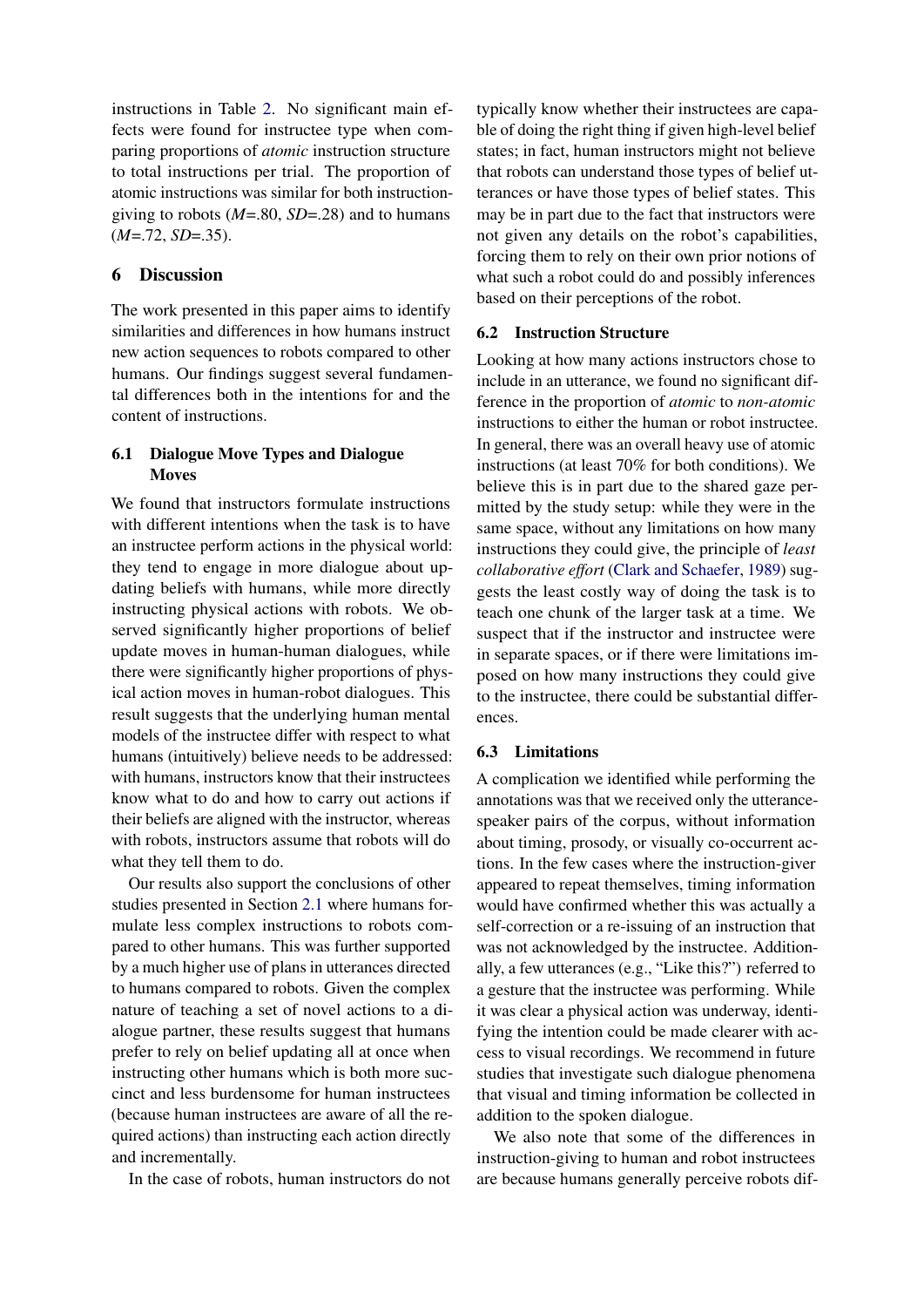ferently from other humans [\(Bartneck et al.,](#page-8-12) [2020\)](#page-8-12). This fundamentally implies that there will be differences in the instructions given to robots; our results confirm this general concept.

# 7 Conclusions

In this paper, we presented a novel annotation scheme that enables comparisons between how humans instruct either a human or a robot instructee to perform previously unknown actions. The scheme centers on capturing the structure and content of task intentions in situated dialogue. We annotated a corpus of instruction-giving dialogues (Diorama corpus), and found substantial differences in how humans instruct robots compared to other humans. Humans tend to use dialogue to update beliefs of their instructees, as also indicated by a marked increase in the use of plans. In contrast, human instructors were more direct with robots, instructing physical actions in the space.

The results highlight the need to better understand people's implicit mental models of robots and what effects these mental models have on how humans formulate instructions for robots. This is particularly critical for the design of natural language understanding systems as well as cognitive architectures for future, more sophisticated robots. Such robots will likely be confronted with more humanlike instructions, and so will need to understand high-level beliefs and translate them into executable actions, which requires an understanding of the links between high-level goals, purposes, and how to realize them – all capabilities that current robotic systems lack. Future work should then explore how human instructors relate to perceived or known robot capabilities, and what level of sophisticated instructions robots would then be able to handle based on the changes to human mental models of robots.

# Acknowledgments

This research was sponsored by the Basic Research Office of the U.S. Department of Defense with a Laboratory University Collaboration Initiative Fellowship awarded to the first and third authors and by a NASA Space Technology Research Fellowship (NSTRF) awarded to the second author. The authors would like to thank the anonymous reviewers for their helpful comments.

## References

- <span id="page-8-10"></span>Mattias Appelgren and Alex Lascarides. 2019. Coherence, symbol grounding and interactive task learning. In *Proc. of SemDial*.
- <span id="page-8-12"></span>Christoph Bartneck, Tony Belpaeme, Friederike Eyssel, Takayuki Kanda, Merel Keijsers, and Selma Šabanović. 2020. Human-Robot Interaction: An In*troduction*. Cambridge University Press.
- <span id="page-8-0"></span>Maxwell Bennett, Tom Williams, Daria Thames, and Matthias Scheutz. 2017. Differences in interaction patterns and perception for teleoperated and autonomous humanoid robots. In *Proc. of IROS*.
- <span id="page-8-8"></span>Gordon Briggs, Tom Williams, and Matthias Scheutz. 2017. Enabling robots to understand indirect speech acts in task-based interactions. *Journal of Human-Robot Interaction*, 6(1):64–94.
- <span id="page-8-5"></span>Guido Bugmann, Ewan Klein, Stanislao Lauria, and Theocharis Kyriacou. 2004. Corpus-based robotics: A route instruction example. In *Proc. of Intelligent Autonomous Systems*.
- <span id="page-8-2"></span>Harry Bunt, Volha Petukhova, Emer Gilmartin, Catherine Pelachaud, Alex Fang, Simon Keizer, and Laurent Prévot. 2020. The ISO standard for dialogue act annotation, second edition. In *Proc. of LREC*.
- <span id="page-8-1"></span>Harry Bunt, Volha Petukhova, David Traum, and Jan Alexandersson. 2017. Dialogue act annotation with the ISO 24617-2 standard. In *Multimodal interaction with W3C Standards*. Springer.
- <span id="page-8-3"></span>Jean Carletta, Amy Isard, Jacqueline Kowtko, Gwnyeth Doherty-Sneddon, and Anne Anderson. 1996. *HCRC Dialogue Structure Coding Manual*. Human Communication Research Centre.
- <span id="page-8-11"></span>Herbert H. Clark and Edward F. Schaefer. 1989. Contributing to discourse. *Cognitive science*, 13(2):259– 294.
- <span id="page-8-4"></span>Philip R. Cohen and Hector J. Levesque. 1990. Intention is choice with commitment. *Artificial intelligence*, 42(2-3):213–261.
- <span id="page-8-7"></span>Petra Gieselmann. 2006. Comparing error-handling strategies in human-human and human-robot dialogues. In *Proc. of KONVENS*.
- <span id="page-8-6"></span>Theodora Koulouri and Stanislao Lauria. 2009. A corpus-based analysis of route instructions in human-robot interaction. In *Proc. of Towards Autonomous Robotic Systems (TAROS)*.
- <span id="page-8-9"></span>John E. Laird, Kevin Gluck, John Anderson, Kenneth D. Forbus, Odest Chadwicke Jenkins, Christian Lebiere, Dario Salvucci, Matthias Scheutz, Andrea Thomaz, Greg Trafton, Robert E. Wray, Shiwali Mohan, and James R. Kirk. 2017. Interactive task learning. *IEEE Intelligent Systems*, 32(4):6–21.